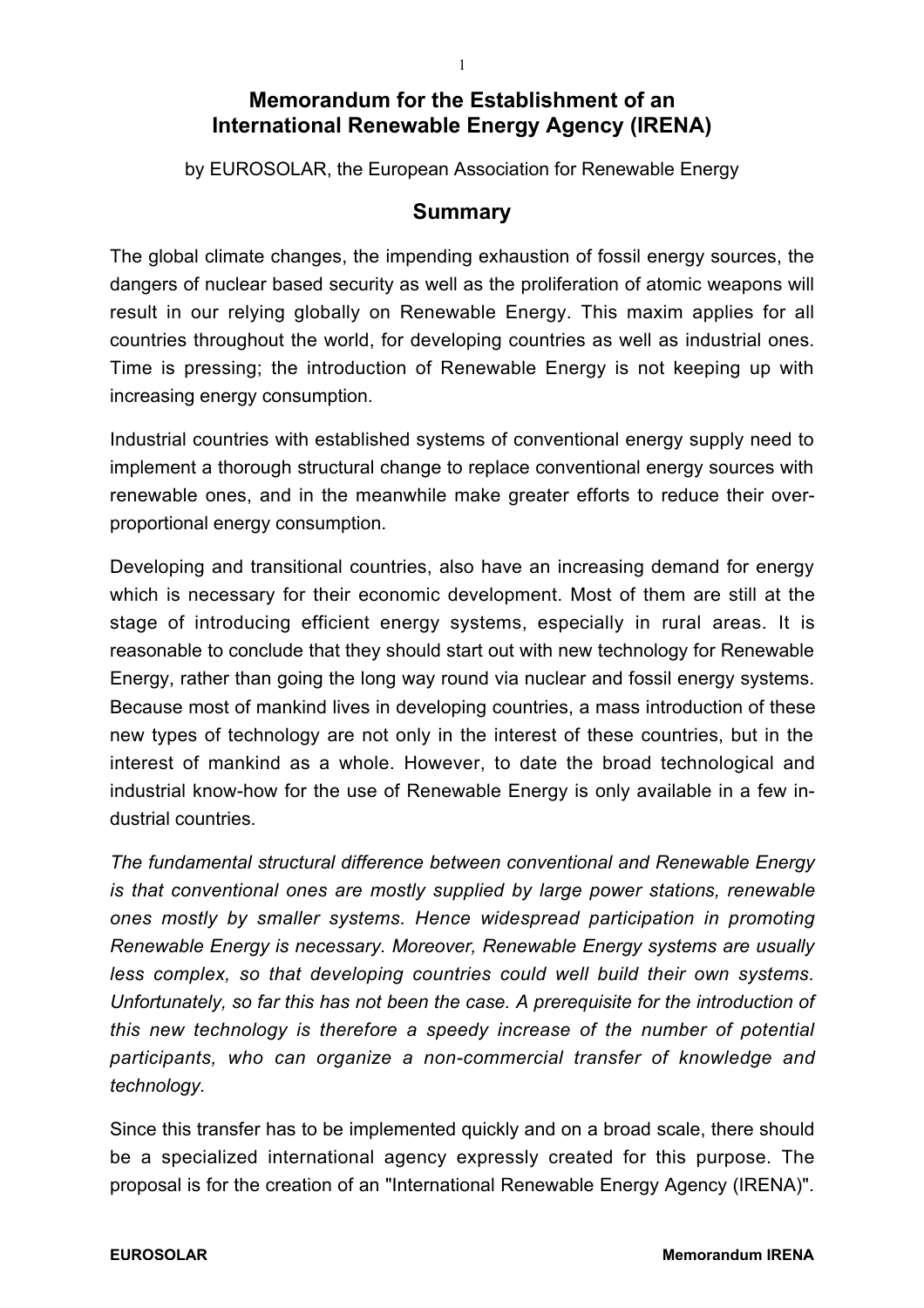IRENA should be supported and monitored by member governments. Membership must be open to any country that supports IRENA within the framework of its statutes. The agency is particularly important to developing and transitional countries which have few means of their own to organize transfers of knowledge and technology. The G8-"task-force" recommendations, to introduce new technology for using Renewable Energy for 1 billion people within the next 10 years, would not be possible without an organisation like IRENA.

One of the tasks of IRENA will be to advise governments on:

- · drawing up national programmes for the introduction of Renewable Energy;
- · supporting education, training, and the dissemination of information about Renewable Energy;
- · implementing training activities for administrators, technicians, craftsmen and for small and medium enterprises (SME);
- · the cooperative foundation of regional centres of research, development, and transfer;
- · evaluating and processing information on applied technology and best practice experience;
- · advising on and arranging financing options for Renewable Energy;
- · collecting data and drawing up statistics.

IRENA's tasks should be complementary to the activities of governmental and nongovernmental organizations and enterprises. It shall not replace their activities, but support them if necessary and be active especially in those countries and regions where there are no relevant activities so far. It shall mainly work towards establishing and linking existing structures. It is a global project to help people help themselves to introduce new technologies for using Renewable Energy.

These are the advantages of IRENA:

- · a competent international structure for non-commercial transfer of technology;
- · consistant introduction and proliferation of Renewble Energy;
- · a global contact point for development and concepts in the field of Renewable Energy;
- · global support for activities that make the use of Renewable Energy more efficient.

The organizational model for this agency is the "International Atomic Energy Agency (IAEA)", which was established in the 50s. Its task, among others, is the noncommercial transfer of nuclear technology. What was thought necessary for nuclear energy decades ago, is now imperative for Renewable Energy, in a specialized new agency. As world-wide interest in nuclear energy wanes, interest in the utilization of Renewable Energy is growing.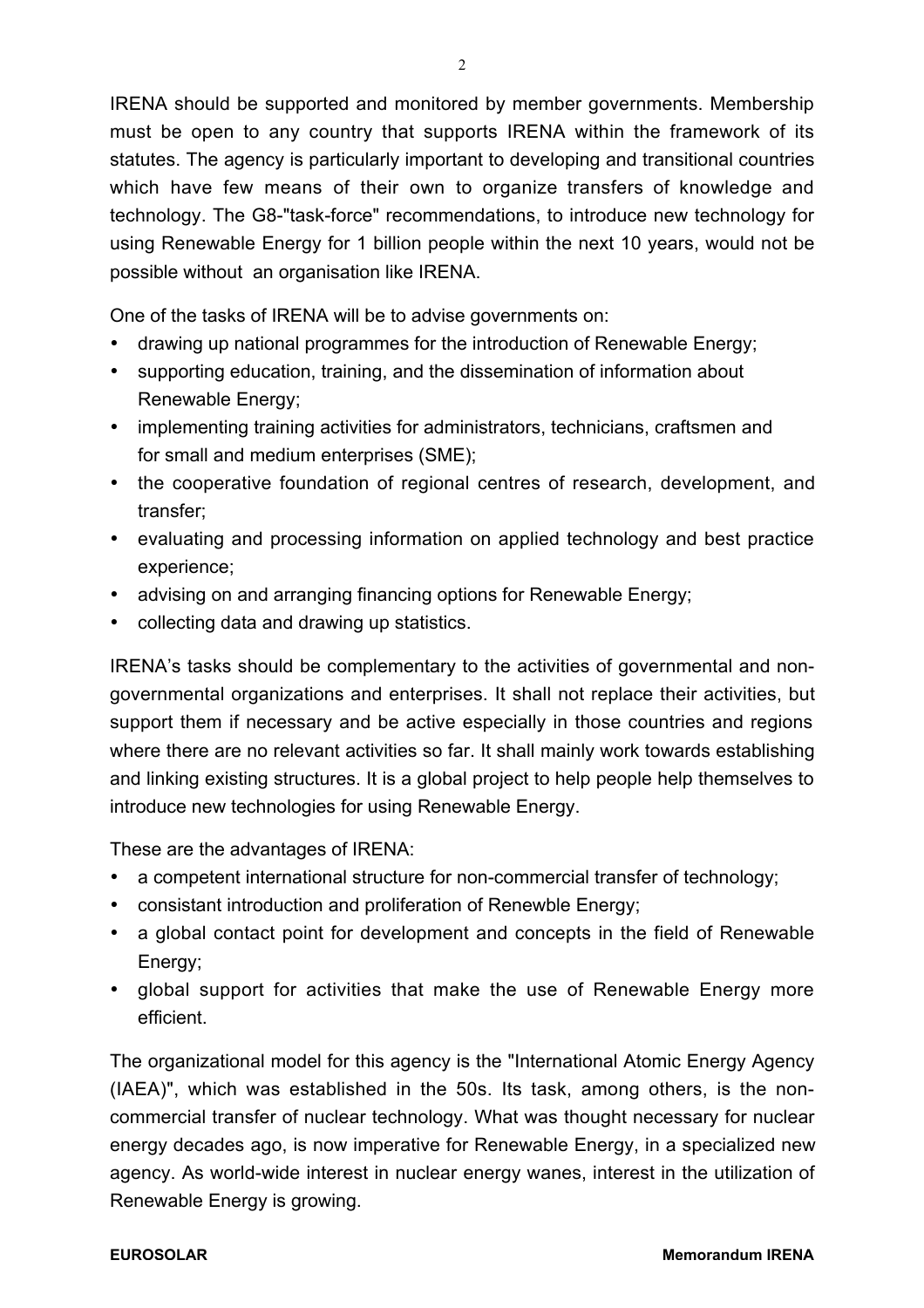## **Memorandum**

## **Renewable Energy: helping create an ecological world economy**

In recent years, the use of renewable forms of energy has found increasing recognition as one of the foundations of an ecologically responsible world economy.

Nowhere is this more true than in the nations of the Third World. These countries require help in making renewable sources of energy the core of their efforts to meet growing energy demands, so that future expansion can be achieved in an increasingly self-reliant fashion. In no other area – with the exception of agriculture – is "helping others help themselves" more crucial, and nowhere are the prospects for success better. If no action is taken, there is risk that the Third World countries will copy the energy policies of the industrialised nations.

Without a strong commitment to renewable forms of energy, the countries of the Third World will

- · add to the world's climatic problems, due to the increased demand for energy that automatically accompanies economic expansion,
- · spend an increasingly disproportionate share of their comparatively small budgets on importing primary energy, which would put a strain on their developing economies (particularly those without access to reserves of fossil fuel) and have negative effects on social infrastructures as well as on the reliability of the energy supply
- · continue the trend toward a centralisation of their populations, leading to ever bigger cities with ever greater slums, because the infrastructure needed to provide conventional forms of energy to rural areas – where the majority of the population lives – is too expensive.

But industrialised nations, too, are facing the challenges of moving from established forms of conventional energy production to renewable forms of energy – challenges made all the more difficult due to insufficient know-how and planning.

Only with the increased application of technologies designed for the use of renewable forms of energy can we put an end to the vicious circle and insure a healthier global climate, global and regional environmental protection as well as economic expansion. Besides making emission-free energy available, these technologies reduce the dependence on primary energy imports and save money usually spent on the infrastructure needed to distribute conventional forms of energy. Currently, two billion people live in areas of the globe with no access to power grids. Renewable Energy can be collected and converted for use at the very location where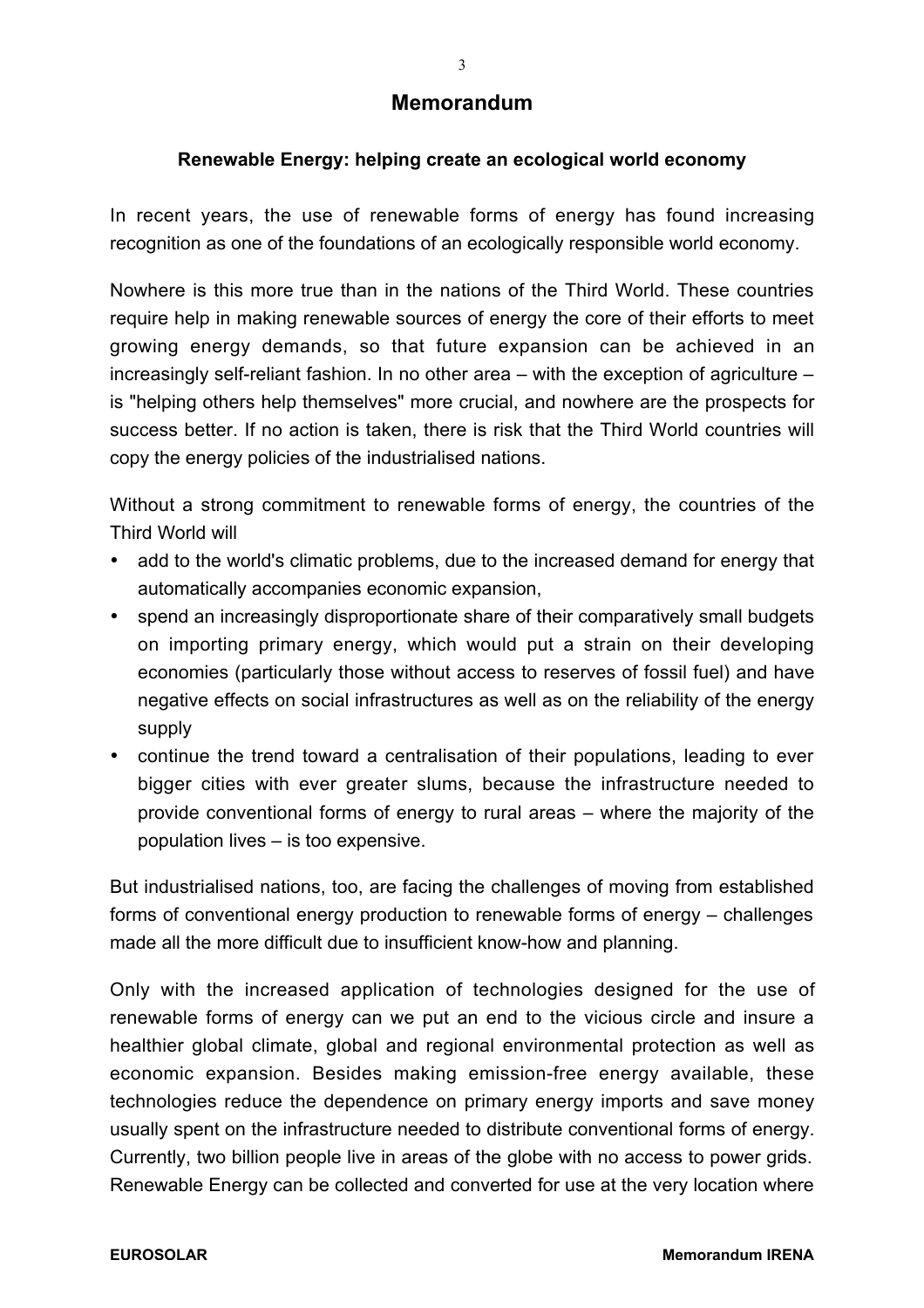energy is needed. It's the only way of making power available without building expensive energy grids, and the only way of making fuel available without having to transport it over long distances. In order to raise awareness of potential uses in developing countries, and to thus increase the number of those involved, it is necessary to ensure the non-commercial transfer of technology.

Until now, the techniques for exploiting Renewable Energy have been primarily developed in a handful of industrialised nations. Germany, Japan, the United States, Switzerland and Denmark, and – to a lesser degree – Spain, the Netherlands, the United Kingdom, Austria and Australia have, during the last twenty years, invested in research and development and created programmes to introduce Renewable Energy to the market. Thus, the corresponding industries exist mainly in these countries. The technology transfer resulting from the commercial export of Renewable Energy systems is, in itself, insufficient to correct existing world-wide discrepancies. Trade in Renewable Energy also ultimately encounters obstacles stemming from a lack of information and training.

In terms of renewable sources of energy, most nations exhibit

- · insufficient research and development activities,
- · a lack of familiarity with the potential uses of renewable forms of energy on the part of decision-makers in the political and economic spheres,
- · insufficient technical knowledge and trained technical experts, as well as educational programmes related to the uses of Renewable Energy,
- · a lack of financing institutions for small investors,
- · a general lack of public awareness about the possible economic benefits of using Renewable Energy,
- · the non-existence of policies geared toward introducing these forms of energy.

In recent years, a growing number of international organisations and nongovernmental organisations have taken initiative to introduce new technologies for the use of renewable forms of energy. Each of them has run into the obstacles mentioned above, however, which they cannot overcome single-handedly and not without enormous additional organisational and financial burdens. Typically, the costs incurred in solving these problems well exceed the costs of the installations themselves, rendering them inefficient. This is also true of projects within the context of foreign aid. A considerable number of projects peter out and become so-called "solar ruins" due to a lack of qualified operations and service personnel. In addition, the ratio of personnel costs to investment costs in foreign aid projects is disproportionately high.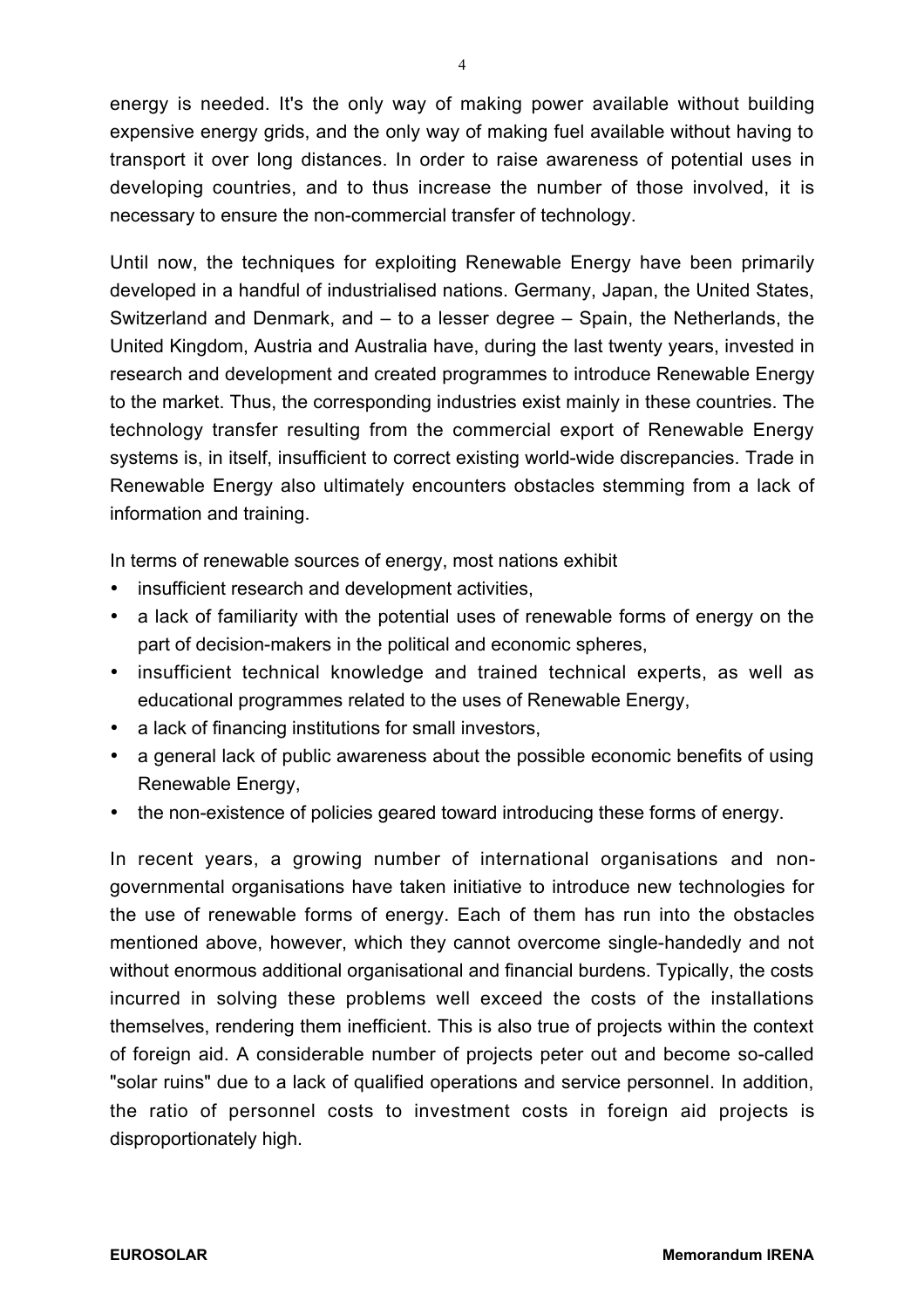### **The International Renewable Energy Agency (IRENA)**

As we see, there is a great need to consolidate international efforts in the form of an International Renewable Energy Agency focusing systematically on the non-commercial transfer of technology for the use of renewable forms of energy – one which can play a central role in the distribution of information and in the areas of planning and development. In the past, none of the existing international organisations have been able to completely fill this very specialised role, due mostly to statutes which have required them to place their priorities elsewhere. A specialised central body could make an enormous difference in lessening the load placed on individual initiatives for Renewable Energy, and allow them to be conducted more rapidly.

The creation of such an agency was first suggested in 1980, in a report published by the North-South Commission chaired by Willy Brandt. The idea was the main topic of discussion at the first UN conference on Renewable Energy in Nairobi (1981), but was rejected by the industrialised nations, which were not convinced of the necessity of such an agency. In 1990, EUROSOLAR reiterated the proposal in a memorandum to the Secretary General of the UN. In 1991, Greenpeace also called for the creation of such an agency.

The Austrian government headed by chancellor Franz Vranitzky presented EUROSOLAR's suggestion for the creation of an agency to the General Assembly of the United Nations in 1990.

The recommendations made by the United Nations Solar Energy Group on Environment and Development (UNSEGED) presented to the Rio conference (1992) and those of the Interparliamentary Conference on Global Environment, chaired by U.S. Vice President Al Gore in Washington (1991) also proposed the creation of such an agency. The suggestion was not included in Agenda 21, however, because the idea of a new international organisation was rejected.

There were various reasons for these developments. The fact that renewable forms of energy could play a significant role in the energy supply was not yet widely recognised at the beginning of the 1990s. Then, as now, any suggestion to create a new international body was generally unpopular, due to widespread scepticism about the effectiveness of organisations already in existence. The majority argued for working within the framework of existing UN institutions. Additionally, there was (and is) strong opposition to the use of Renewable Energy because they create competition for the commercial structures of conventional forms of energy supply. Today as well, it would be unrealistic to make the creation of an agency for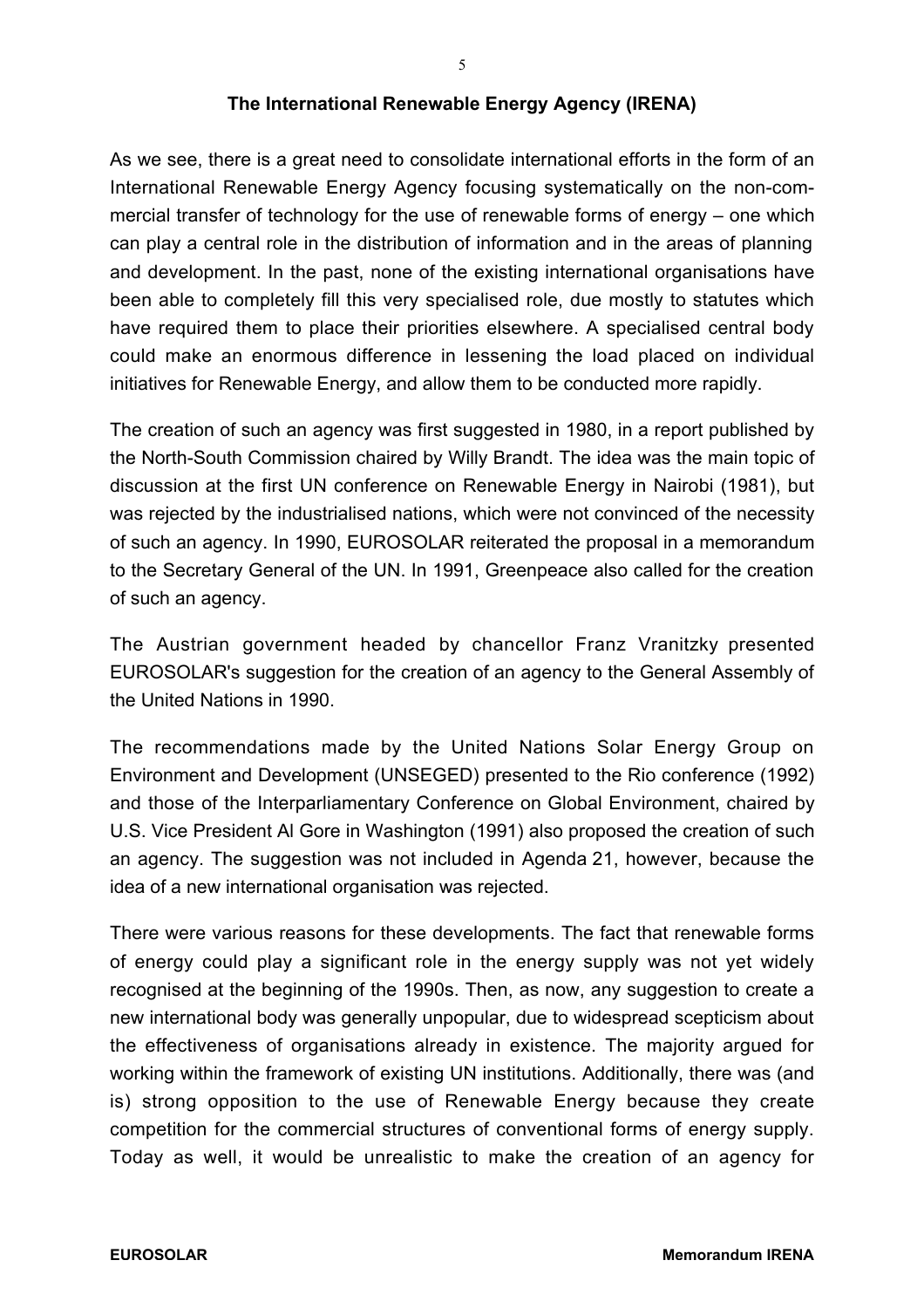Renewable Energy contingent upon a global consensus amongst all governments and organised energy interest groups.

A decades' worth of practical obstacles have not stalled the idea of creating such an agency; on the contrary: the need has become clearer than ever before. The necessity for the new technologies for the use of Renewable Energy has, by now, found general acceptance, and the pace at which this is happening is much too slow. The idea that such an agency must only come about as the result of a consensus taken at a global conference of governments has, meanwhile, also been discarded. As with the founding of the International Atomic Energy Agency in 1958, a movement on the part of just a handful of governments suffices for the creation of such an agency, which would offer membership to all interested nations, either presently or in the future. By putting its basic commitments into practice, the agency can establish a positive reputation and thus attract new member countries.

Existing international organisations can meet demands with neither the depth nor the degree of specialisation this vital field requires. Each of them – UNEP, UNDP, FAO, UNIDO and UNESCO as a sub-organisation of the UN – has a much broader mandate which makes it impossible to concentrate solely on the use of renewable forms of energy. The International Energy Agency (IEA) is an organisation representing the OECD countries which, though incorporating all types of energy supply, focuses to a large degree on fossil fuels, thereby limiting the prospects for alternative forms. Taken together, the organisations mentioned are no substitute for an International Renewable Energy Agency. Similarly, IRENA would not be designed to replace or eliminate existing organisations operating in the field of Renewable Energy, but rather would work together with and aid in the efforts of these groups and non-governmental organisations.

During the 1990s, energy agencies focusing on Renewable Energy and energy efficiency were founded in many industrialised countries and in a few developing nations. Most of these operate on a regional level, some on a national one. Within Europe, these agencies are organised under the larger FEDARENE. The work of this organisation can be seen as proof of the necessity for an International Renewable Energy Agency.

The recommendations of global climate conferences, as well as the current initiative to mobilise renewable forms of energy introduced by the G8 nations at the G8 summit in Okinawa (July 2000), indicate the extremely urgent need for the widespread re-orientation to renewable forms of energy. The realisation of these recommendations is, however, completely dependent on an extensive and efficient,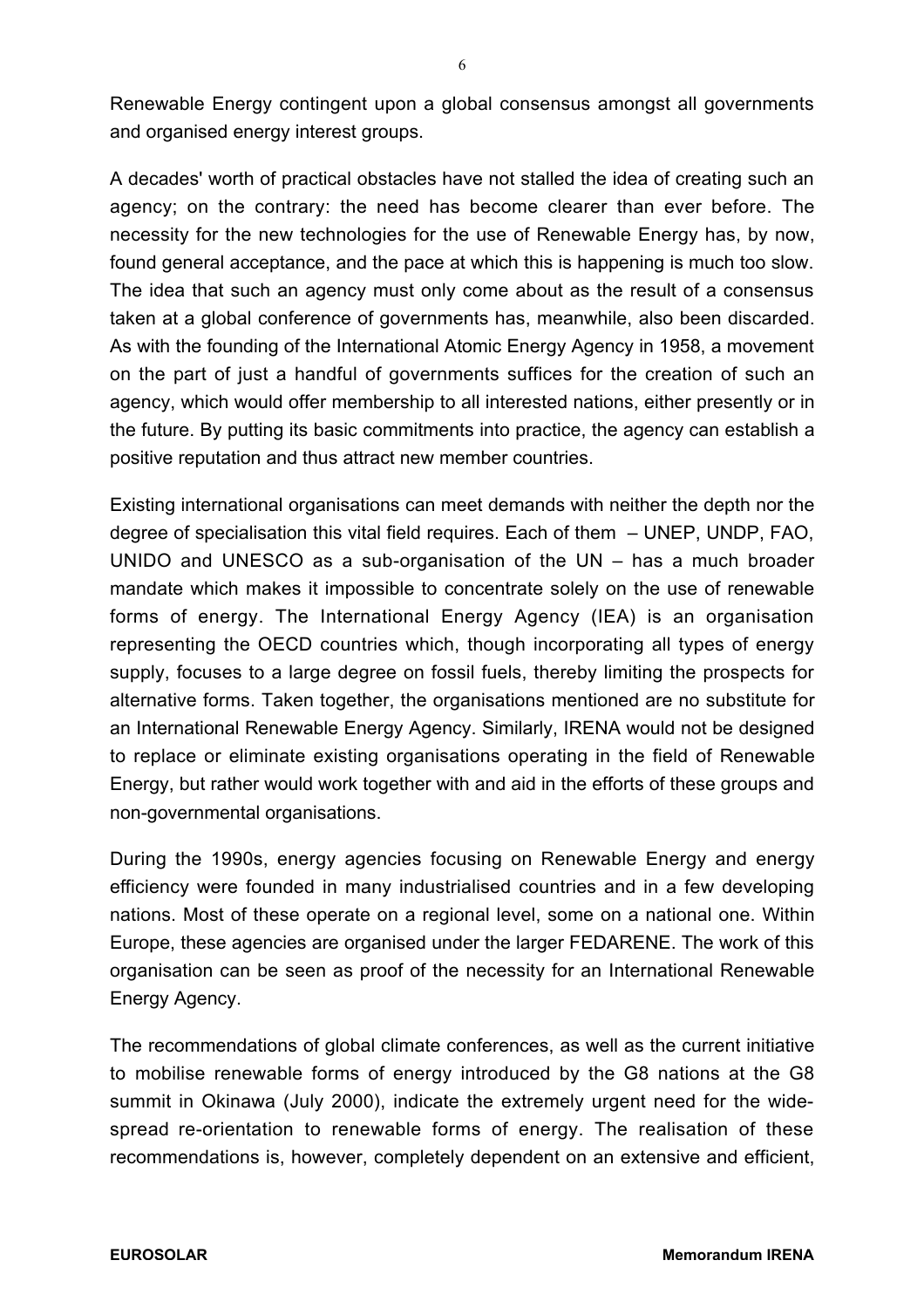non-commercial transfer of technology. This goal can hardly be achieved without first creating a competent, specialised institution.

### **The Goals and Methods of IRENA**

1. IRENA will help interested states close developmental gaps between their own and other national economies and to build up a functioning infrastructure for the use of renewable forms of energy. It will work in conjunction with the activities of governmental and non-governmental organisations, i.e. support their activities where necessary and become active where no Renewable Energy-related activities are currently being conducted.

More specifically, IRENA will

- · advise federal governments, regional administrations and municipalities in the development of programmes to introduce new technologies for the use of Renewable Energy;
- · support the creation of research and development institutes, of "Centers of Excellence" and of national and regional energy agencies;
- · drive forward the development and co-ordination of global standards of quality control and of discrimination-free norms;
- · promote the exchange and dissemination of information about the latest developments in technologies for the use of renewable forms of energy and for energy efficiency, as well as promoting the "best practices" for the use of such technologies;
- · conduct educational and training programmes and develop the relevant curricula;
- · promote the exchange and training of scientists, technicians, and managers in related fields;
- · support the creation of specialised service providers and of small- and medium-sized enterprises (SMEs) operating in the field of Renewable Energy, as well as advising countries interested in starting their own production of technologies for the use of Renewable Energy;
- · help in organising the financing of Renewable Energy;
- · publish statistical studies.
- 2. IRENA will be financed through the payments of member nations. The share of the financing to be carried by each individual nation will be based on UN criteria.
- 3. IRENA will work in close co-operation with other specialist organisations and organs of the United Nations (IDA, UNESCO, FAO, WHO, WMO, UNDP, UNIDO, UNCTAD, UNEP), as well as with the World Bank and other foreign aid banks.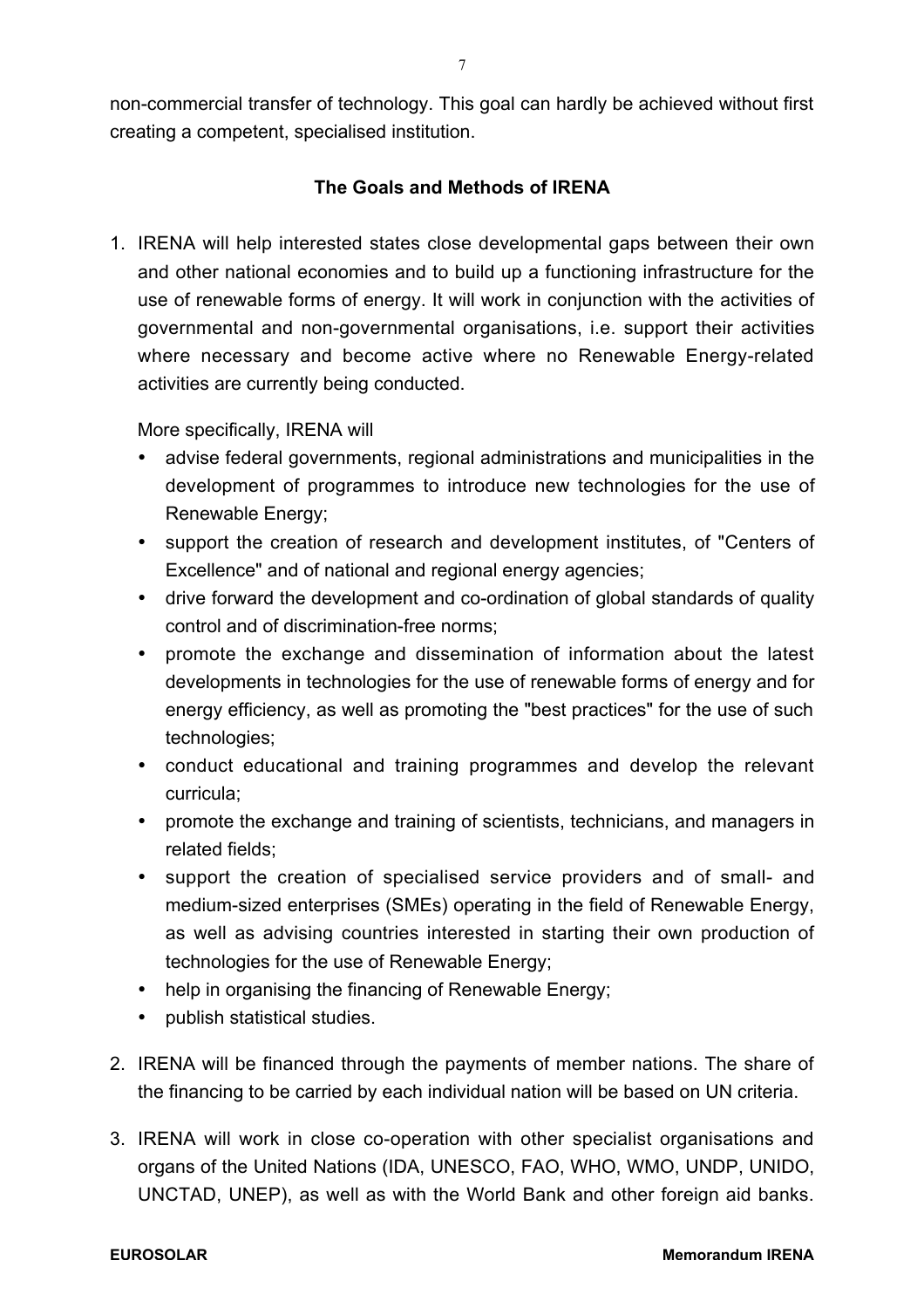IRENA will assist these organisations operating in the areas of agriculture, forest preservation, development aid, environmental protection, education, science and health by providing advice, support and aid in the foundation of projects related to the introduction and use of renewable forms of energy and energy efficiency. Recognising the valuable work of UN organisations in the field of Renewable Energy, IRENA will make knowledge available for transfer at the highest global communication standards.

4. IRENA will focus its efforts on the latest technologies for the use of renewable forms of energy (solar thermal, photovoltaic solar energy, wind power, regenerative biomass, wave and tidal power), including the exploitation of small hydro-electric power systems.

### **Arguments for the creation of an IRENA**

1. By now, it has been generally accepted that in order to protect an endangered global environment, international efforts must be made as quickly as possible to increase the proportion of the world's energy demands being met by new technologies for the use of Renewable Energy. The energy nature makes available to us in the form of Renewable Energy sources is, in fact, significantly greater than the actual amount of energy consumed by the earth's population, even at its current significant rate of growth. There are any number of practical technologies for the use of solar energy sources, particularly solar radiation, wind power, hydro-electric power and biomass.

2. Given the proper location and competent application of available technologies, Renewable Energy can be exploited immediately without any economic disadvantages in comparison to conventional forms of energy. In fact, there are even economic benefits.

This is especially true in the case of

- · small hydro-electric power systems;
- · solar thermal power generated by facilities upwards of 100 MW in appropriate climate regions;
- · photovoltaic solar energy in an increasing number of applications, including: small, self-charging appliances; integrated use as building components in the field of solar architecture; in solar-electric refrigeration appliances, and in so-called power generation "islands", i.e. in isolated locations where large investments would be necessary to transport and access power;
- · biomass, especially as a way to produce fuel, which could eliminate the need for fuel imports;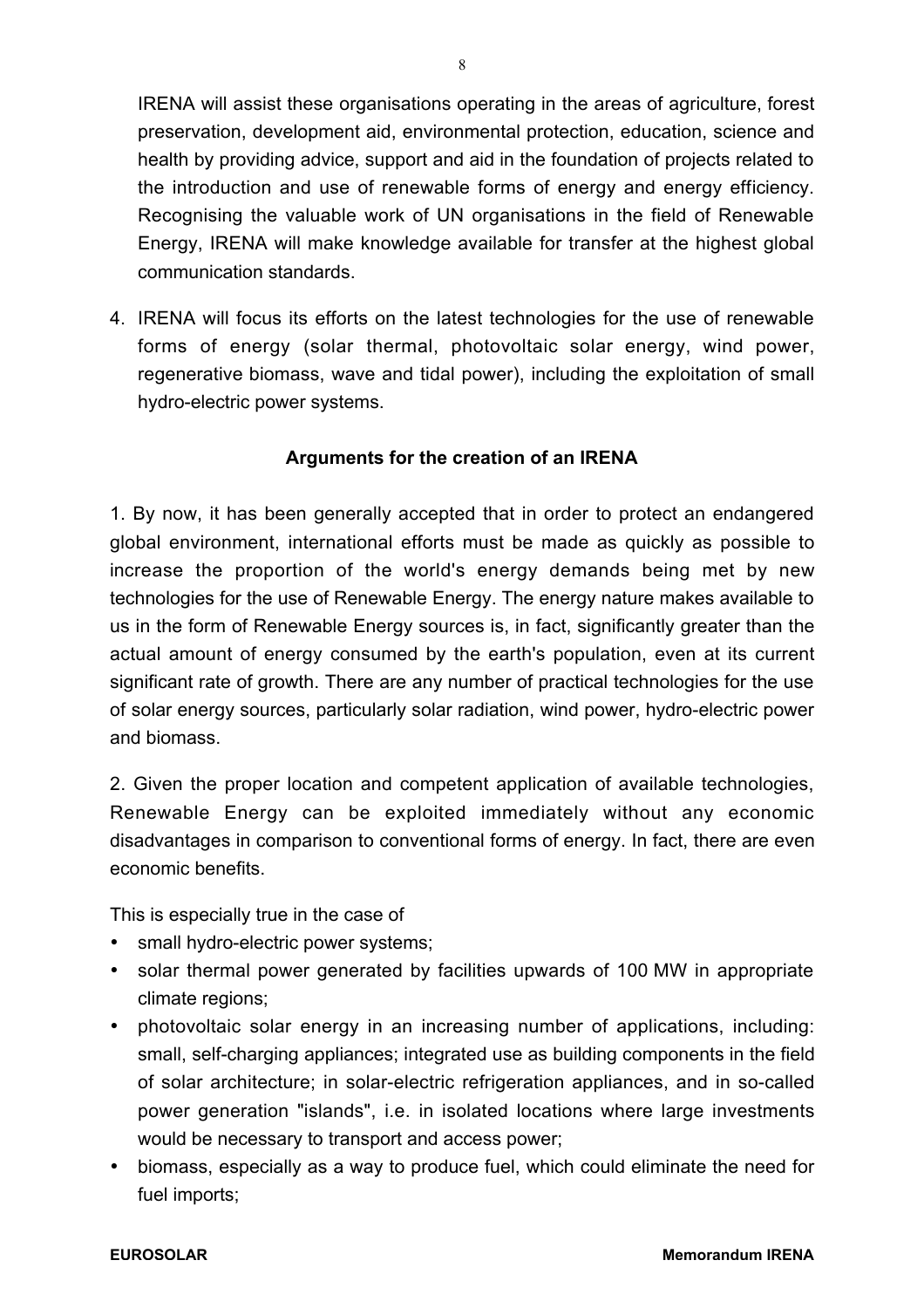- · wind energy employed as a source of power generation, as well as in the areas of seawater desalination and water purification;
- · small solar thermal systems used to generate heat or for drying processes in agriculture.

3. The examples mentioned above show the great scope of possibilities already available to us in the area of solar energy technologies. These possibilities can be realised only in as far as the following four basic points receive greater consideration in the political and economic realms:

- Environmental and social factors must be considered an integral part of any mid and long-term economic planning. Every commercial activity is fundamentally dependent on an intact natural environment, which insures the health of the human population and that natural raw materials continue to be available. Properly applied, solar energy not only has the lowest social costs, it also avoids doing irreparable damage to the earth's environment.
- · The use of solar energy generally increases a country's chances to become selfsufficient in terms of energy supply and is therefore a prerequisite for greater independence. Furthermore, especially for countries with tropical and sub-tropical climates (i.e. primarily for developing countries), solar energy has the potential to become an important export commodity and thus contribute to a given country's participation in a reformed international marketplace based on fairness.
- The cost effectiveness of the use of solar energy will increase in direct proportion to growth in modern mass production of solar energy technologies.
- · The existing Catch-22 situation there is no market for this technology because it is too expensive, and it is too expensive because there is no market for it – can be rectified. One condition is a political commitment to financing the introduction of Renewable Energy to the market and the enabling of mass production. Initial access to a segment of the energy market brings with it an immediate reduction in the costs of manufacturing, thus opening up an ever expanding free market with ever decreasing costs for Renewable Energy. It is therefore mandatory, when analysing the economic potential of solar energy, to consider the dynamics of market development. These factors – and the accompanying increase in the chances for improved environmental protection on a global scale – suggest that solar technologies can be a central factor in a new, more natural industrial and agricultural product cycle. Expanding the production of solar energy technologies would: reduce dependence on expensive fossil fuels; serve to protect nature and its resources; improve general levels of health, and reduce the potential dangers inherent in other technologies. As energy is a basic need of the entire human population, a new orientation as described here would help expand the jobs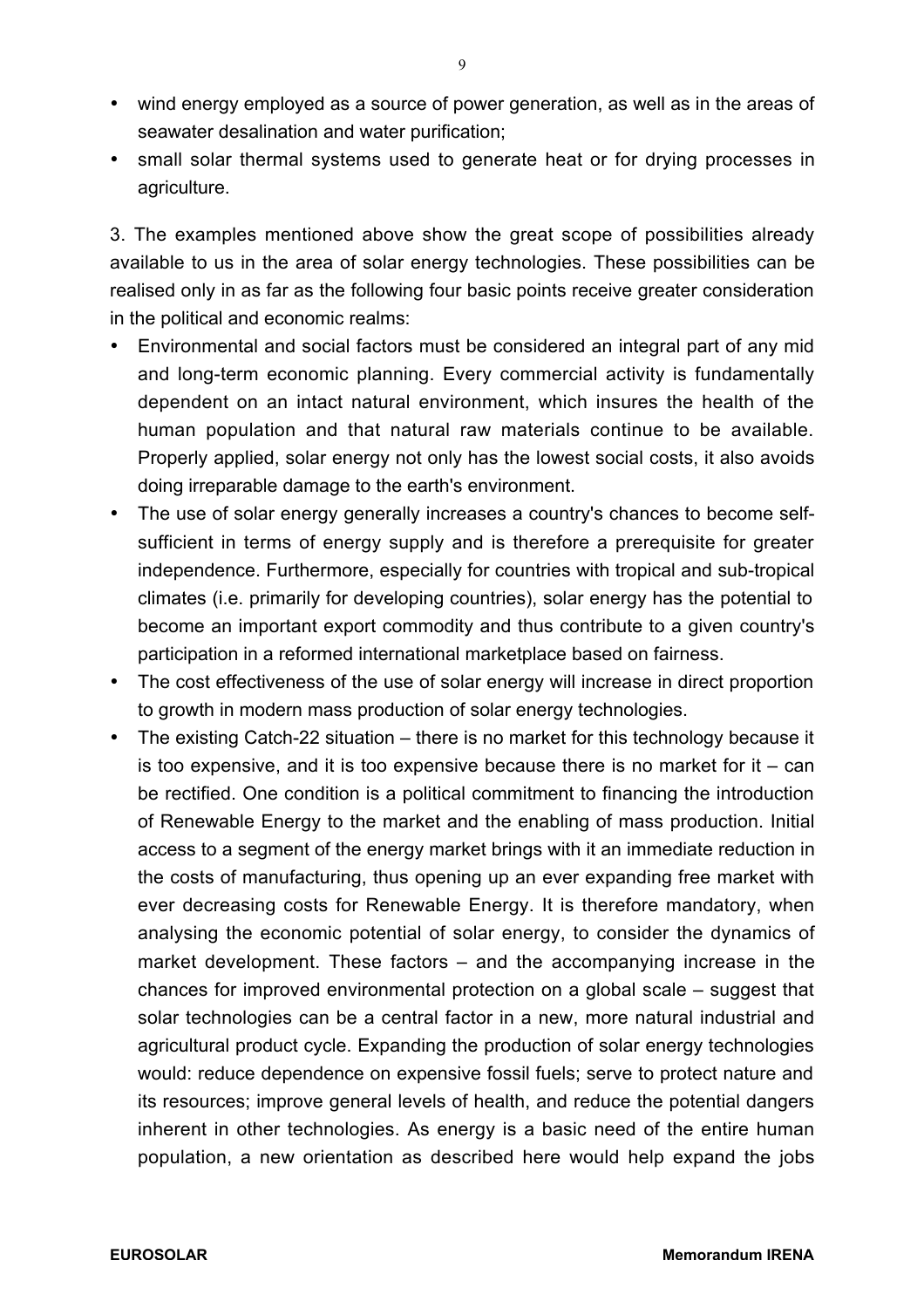market within the framework of a new, ecologically responsible industrialisation policy.

4. Economic opposition to the expansion of new technologies for exploiting Renewable Energy is dubious, especially as it applies to developing and threshold nations. The fact that decisions concerning energy policy and energy economics are often based on too-narrow and rather biased information cannot be overlooked. The factors generally considered include the costs of exploiting, converting and transporting energy via the infrastructure currently existing in industrialised nations. A broader view must include economic, agricultural and transportation factors; urban and town planning and population policy; development policy; trade policies and broader environmental-political goals and considerations.

5. It is imperative that every nation in the international community:

- · create research and development facilities;
- · begin using a wide range of solar energy technologies, in order to keep pace with new technological developments;
- · promote the education of scientists and technicians and increase public awareness as the basis for increasing self-sufficient production and use of Renewable Energy and energy efficiency methods;
- · move quickly to introduce Renewable Energy technologies.

Bridging development gaps and reducing deficits in the availability of information is a crucial global, environmental, economic and political issue. The effort to preserve the natural foundations for life on earth through an increased reliance on Renewable Energy sources is a race against time and against continued environmental destruction, whose pace has sped up rather than slowed down. Immediate cooperation on an international level is the only way to insure widespread access to technologies for the use of Renewable Energy. IRENA will serve to insure and promote such co-operation.

6. The existence of the International Atomic Energy Agency (IAEA) also demonstrates the necessity for an organisation such as IRENA. The Vienna-based IAEA is affiliated with the United Nations and employs over 2,200 people with an annual budget of approximately 250 million dollars. There are currently 130 member nations. Besides being responsible for nuclear safety, monitoring the distribution of fuels and promoting the further development of nuclear science, the IAEA, which was founded in 1958, serves to help eliminate technological barriers to the introduction of nuclear energy. About one-third of its annual budget is set aside for this purpose. As dictated in Article 4 of the Nuclear Non-Proliferation Treaty (NPT) of 1970, the IAEA is to support its member nations in the non-commercial transfer of technology. The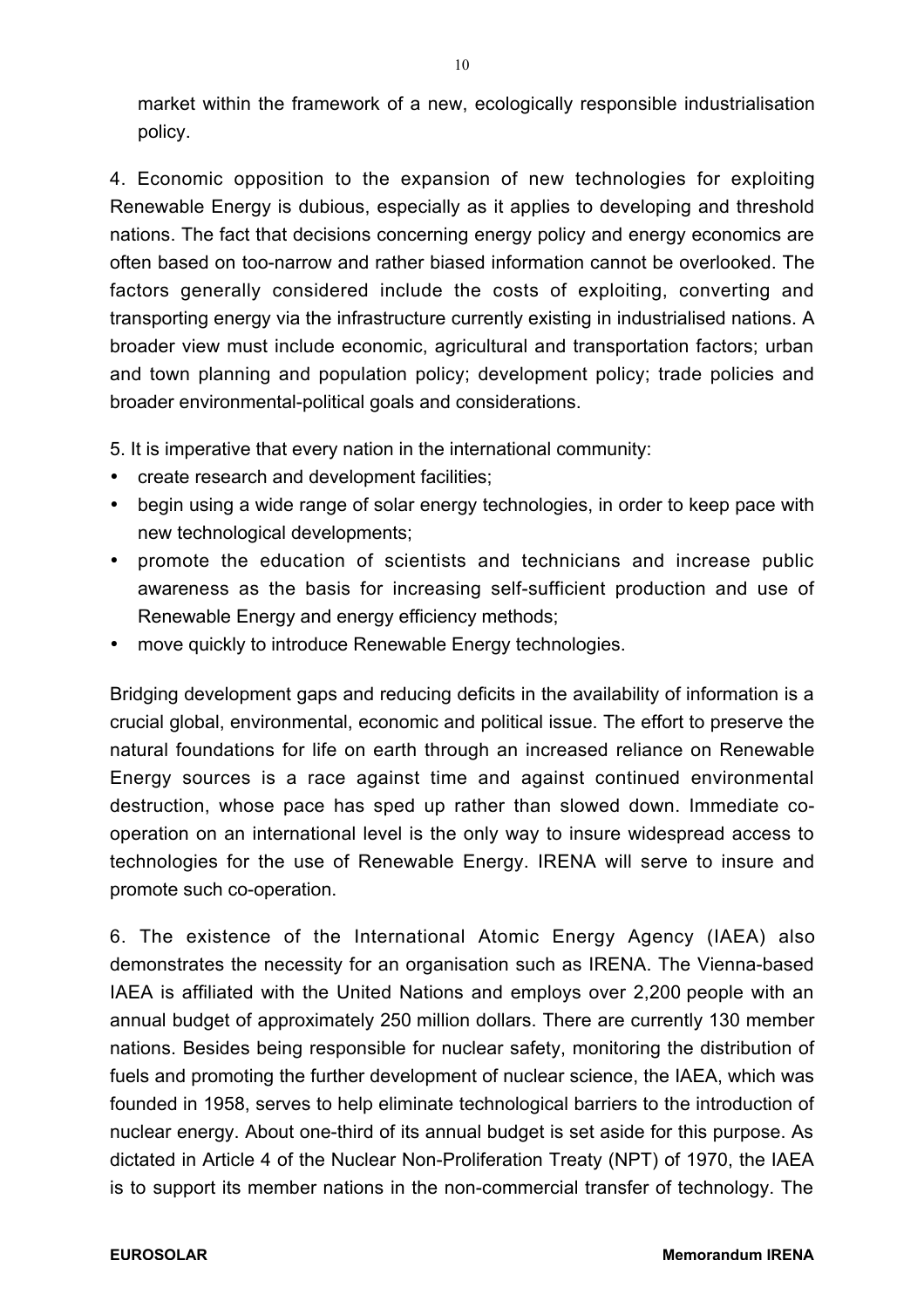IAEA uses the financial means available through its "Technical Co-operation Fund" to conduct exchange projects, to organise training programmes and courses, to advise in the planning and implementation of nuclear energy facilities, to maintain information systems related to nuclear power plants and state-of-the-art technology, and to support isotope research.

The majority of the members are developing countries. Twenty-five of them are located in Africa alone. Thus, many of the nations belonging to the IAEA neither currently have nor plan to build their own nuclear power plants. It should also be pointed out that the events of the past three decades have led to wide-spread scepticism about the actual potential of nuclear energy. Even industrialised nations such as Germany, Italy, Sweden and Austria have either banned the use of nuclear power or set dates for its future elimination. Because of the high costs of meeting stricter demands for nuclear safety, the construction of nuclear power plants has become much more expensive, which has had a chilling effect on their economic attractiveness. The lack of an appropriate energy-supply infrastructure in developing countries is a further obstacle to the introduction of nuclear energy. To date, the problems of nuclear waste management have not been solved sufficiently. Although many of the hopes attached to nuclear energy at the time of the founding of the IAEA have meanwhile been dashed, the IAEA has failed to adjust its aims. During the 1990s, in fact, the organisation even managed to expand its membership.

We needn't say more here about the current state of nuclear energy or the IAEA. The role the IAEA plays in ensuring nuclear safety and in monitoring the distribution of fuel is of the utmost importance. But its work in the field of technical co-operation and the motives behind it set a precedent that clearly demonstrates the need for an International Renewable Energy Agency. In as much as it was once necessary to create an IAEA, it is today equally necessary to create an IRENA in the form of an independent agency operating in conjunction with the United Nations. The IRENA will not have to concern itself with issues of "solar safety", because safety is not an issue in the case of Renewable Energy. Instead, its task will be paving the way for an effective, international transfer of technology for a global mobilisation of Renewable Energy to meet the world's energy demand – a transfer of technology occurring independently of competing economic interests. Considering IRENA's transfer of technology for Renewable Energy to be at least as important as the transfer of technology within the framework of the IAEA would suggest a minimum annual budget of approximately 80 million dollars.

7. When new global challenges like increasing the use of Renewable Energy are faced, new institutions are necessary to assume responsibility. It would be inadvisable to assign the tasks which an IRENA could be responsible for to already-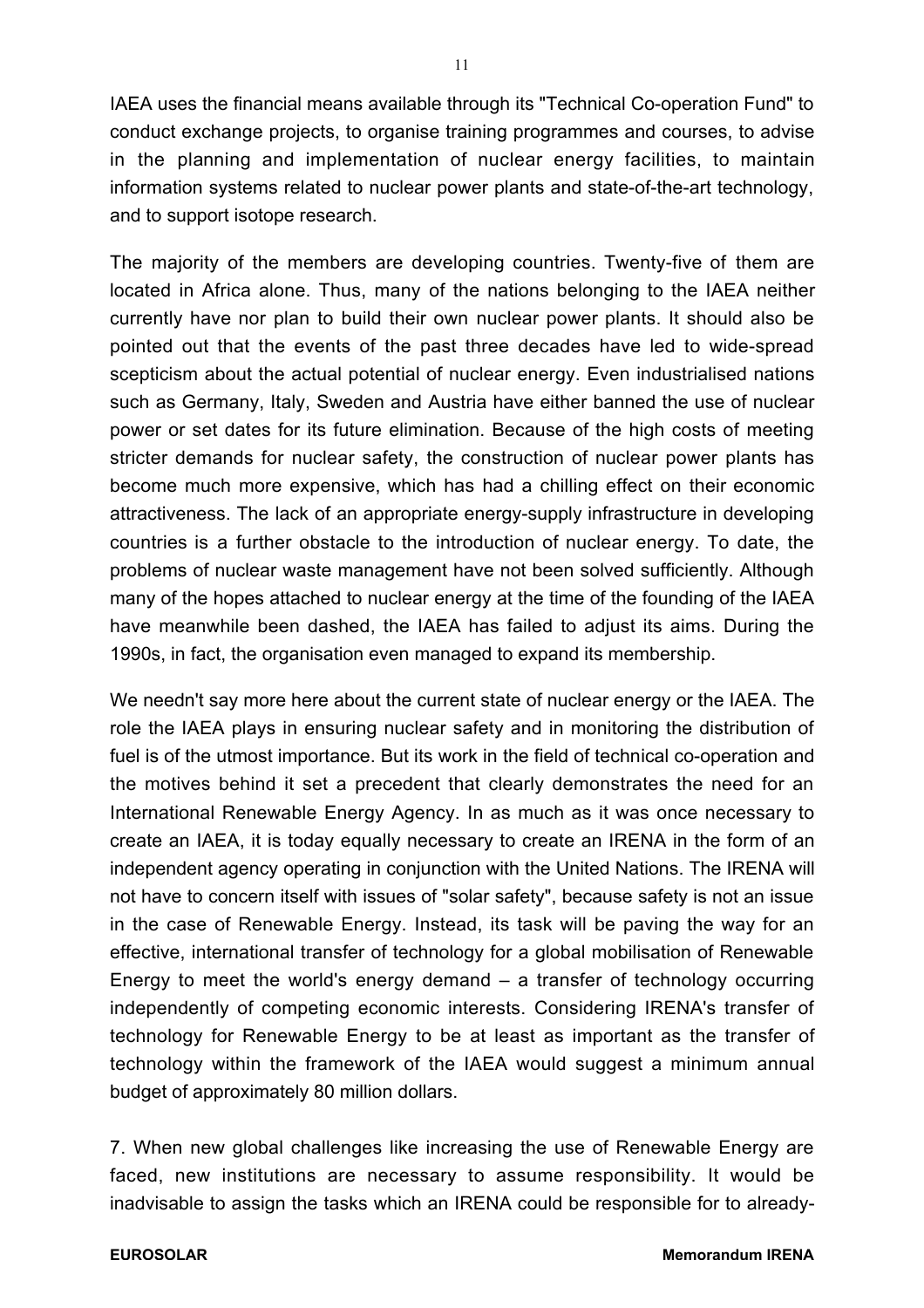existing sub-organisations and international agencies. While it is necessary for IRENA to co-operate with such existing bodies in the carrying out of its tasks, it is also clear that only a specialised agency like IRENA could satisfy the demands required for systematic co-ordination of expertise in the transfer of technologies for Renewable Energy. It would pave the way for increased international co-operation and help other UN organisations integrate solar energy in their respective programmes more effectively.

### **An International Renewable Energy Agency: the discussion to date**

The increased use of Renewable Energy has been advocated repeatedly by the **United Nations** and other international bodies since the beginning of the 1980s.

In 1980, the **North-South Commission**, in its report "North-South: A Programme for Survival," had this to say: "long-term solutions can be found in the development of alternative and renewable energy sources; the short-term challenges are enormous. These facts indicate the need for a world-wide energy strategy." The report concluded that humankind must "turn to inexhaustible sources of energy, such as solar energy (in its broadest sense), to the use of biomass, wind and the tides." The North-South report suggests the creation of an international institute for the transfer of technology. In 1981, the **United Nations** held the "**Conference on New and Renewable Sources of Energy**" in Nairobi. This conference was to pursue the goals set forth in UN Resolution 33/148 (from December 20, 1978): "to develop policies for concerted action in promoting the development and use of new and renewable sources of energy, in order to help meet future energy demands, in particular those of developing nations." The conference ratified the "Nairobi Programme of Action for the Development and Utilisation of New and Renewable Sources of Energy."

The recommendations therein concerned themselves with:

- · research, development and demonstration,
- · the transfer, adaptation and application of tried and tested technologies,
- · Education, training and communication of information.

The report made special mention of the largely unexplored potential of hydro-electric power, certain solar energy technologies, small-scale wind energy generation and biogas. The developing countries in attendance at the Nairobi Conference moved for the creation of an International Renewable Energy Agency. The idea was, however, rejected by the industrialised nations.

In 1990, **EUROSOLAR** published a memorandum proposing the creation of an "International Solar Energy Agency". The memorandum was presented to the UN in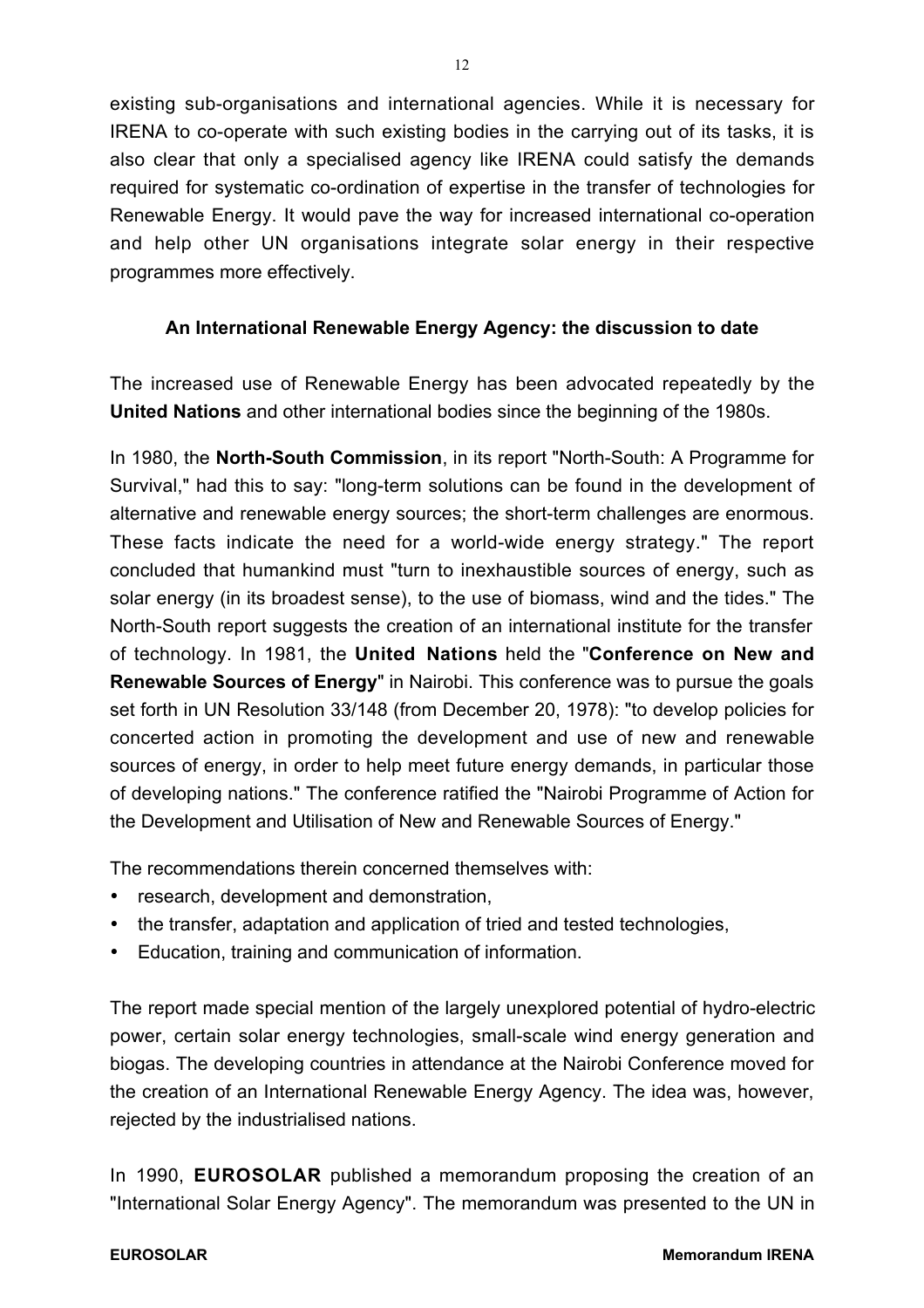New York and at several international conferences including those in New Delhi, Cairo, and Harare, as well as at the preparatory conference for **UNESCO's "Solar World Summit"** in Paris (1993).

The same suggestion was included in the recommendations made in 1990-91 by the **United Nations Solar Energy Group on Environment and Development (UNSEGED)**. This commission, chaired by Prof. Thomas Johansson (Sweden) representing UN General Secretary Perez de Cuellar, developed suggestions for a solar energy strategy in advance of the UN's World Conference on Environment and Development in Rio de Janeiro in 1992. The UNSEGED's published suggestions stated:

"Another option is to establish a new intergovernmental body, with secretariat support being provided by a new institutional body. This may take the form of an open-ended intergovernmental committee with a new and enlarged mandate with regard to renewable energy sources, within the purview of the United Nations or be established as an independent body with a United Nations mandate.

Accordingly, the new-institutional body may be either a new United Nations agency or an independent international agency.

The experience in the decade after Nairobi Programme of Action indicates that more restricted changes, such as those discussed above, are not likely to be sufficient to create the dynamics needed for the present, new situation. A department in an existing organization would be possible, if there were a suitable host. This is not the case, because already existing institutions have clear mandates that are not easily adapted to the new tasks to be performed. In addition, the existing structures within present organisations are not conducive to carrying out new tasks with the vigour that is now needed.

A new institutional structure for renewable energy sources may be considered as part of a larger institutional framework for the broader task of supporting, in an integrated manner, the transition to environmentally safe and sound energy systems compatible with sustainable development. Such energy systems must increasingly be based on the use of renewable energy sources and on improved energy efficiency in energy end-use and supply. Such broader solutions must be considered, inter alia, in connection with a convention on climate change.

It is recommended that a new agency should be established. Its role will be to promote renewable energy sources, not only with respect to energy and environment policies, but also agricultural, transport, industry and research policies, and policies regarding housing and regional development. The creation of an international renewable energy agency, with sufficient political and financial support from governments to carry out its tasks, would be a strong signal that an increased role of Renewable Energy sources is required to deal with problems of environment, development and security.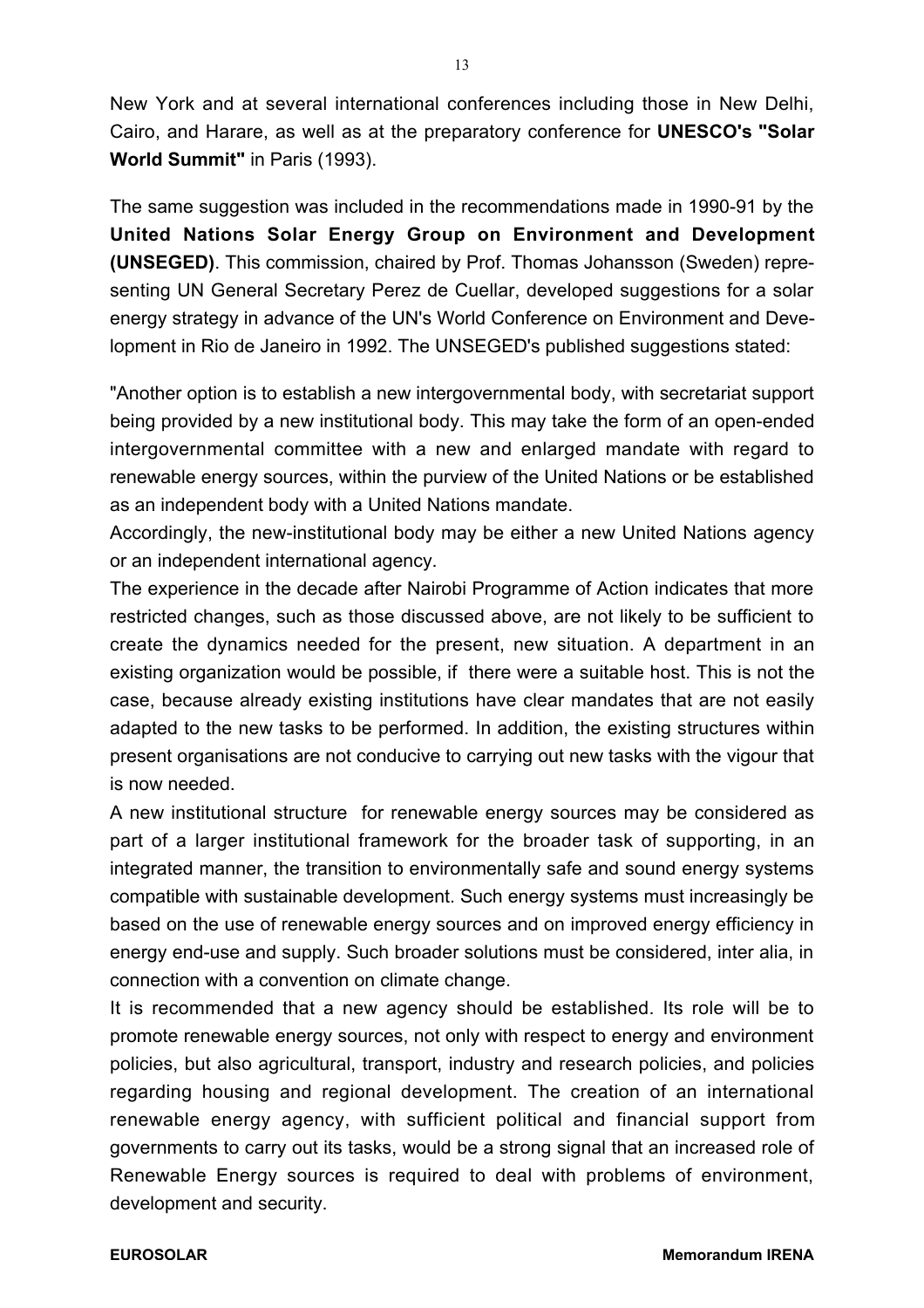The establishment of an international renewable energy agency does not imply that all activities by existing bodies should be integrated in the new agency. In most instances, it would be efficient to continue the renewable energy work performed by existing bodies, but with more pronounced focus and co-ordination."

Although UNSEGED included representatives of 30 governments and its recommendations were supported by the UN Secretary General, it was not accepted by the Rio Conference's Preparatory Committee. Representatives of the Japanese and American governments were opposed. This development showed that the creation of such an agency is a practical impossibility if made contingent upon the consensus of a global governmental conference.

The recommendations published by the **Interparliamentary Conference on Global Environment**, held in the United States senate in 1991 under then-senator Al Gore, also suggested creating an International Solar Energy Agency.

A resolution made by the **General Assembly of the United Nations** in November, 1990 concluded:

"In pointing out that current tendencies in the energy sector emphasise the importance of continued development of new and renewable sources of energy, the assembly wishes to

- · once again express its concern about the slow pace of efforts to put into practice the strategic programme for the development and use of renewable energy, and that efforts have been insufficient in meeting the urgent needs of developing nations. In this context, we wish to stress the need for continuing commitment and action on the part of the international community on a national, regional and global scale,
- · ask its member nations to consider furthering their respective efforts to strengthen activities in the field of new and renewable energy, including the foundation of an international institution."

After the proposal was rejected by the Rio Conference, the governments supporting the idea pinned their hopes on world climate conferences. These conferences have, however (since the long overdue compromise in Kyoto in 1997), made "Clean Development Mechanisms" in the form of "Joint Implementation" and "Emissions Levels" regulations their focus, thus placing the emphasis on a more efficient use of conventional energy. This course of action is debatable. With the exception of increased efforts by the World Bank and the UNDP to support the growth of Renewable Energy, yet another decade has been wasted.

Therefore it is time to renew efforts to realise the foundation of IRENA.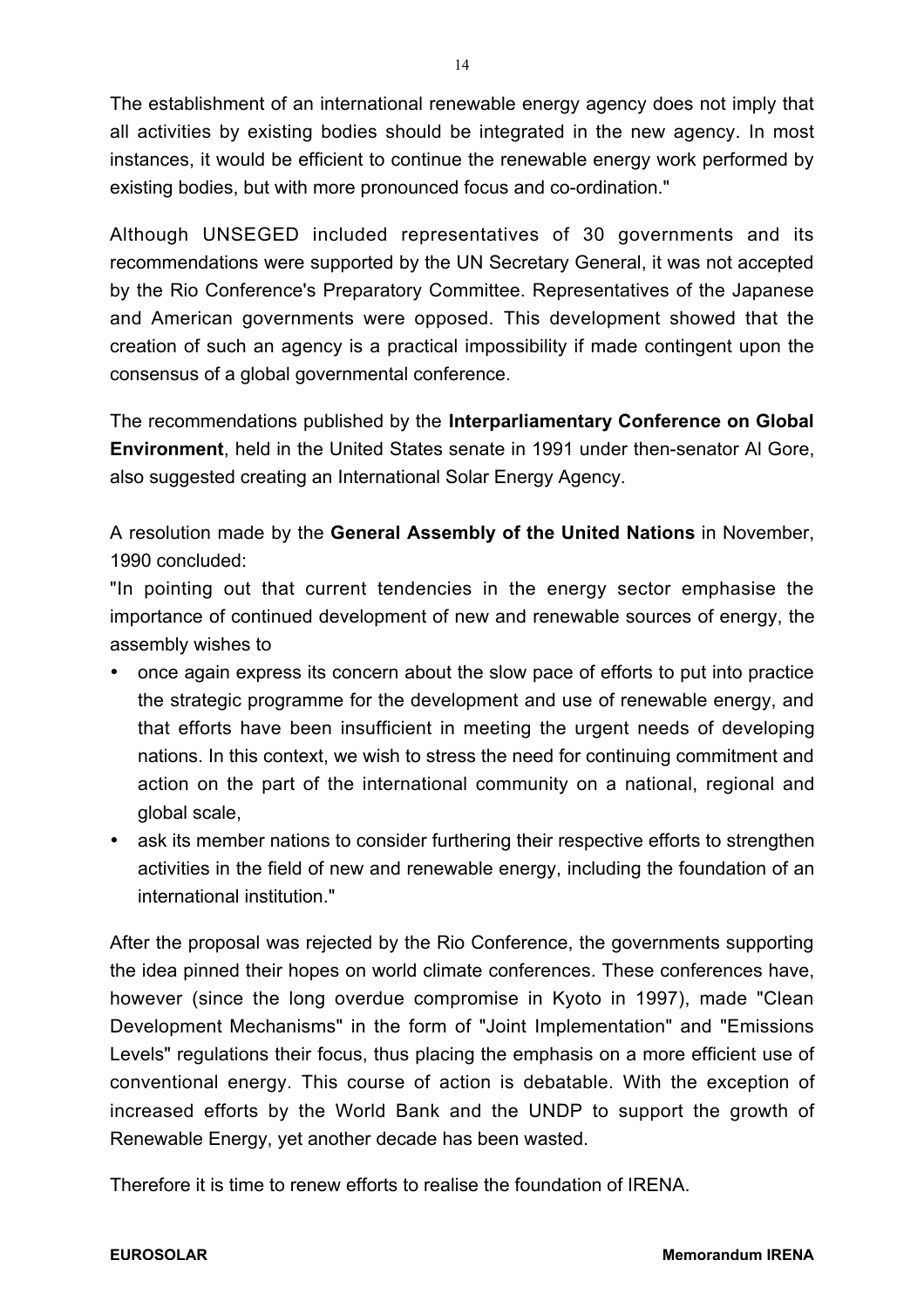## **Speaking out for an International Solar Energy Agency**

# **Willy Brandt, addressing the Conference on Co-operation between Europe and India for the Development and Application of Solar Energy, May 28, 1990, New Delhi:**

"In 1980, in our report 'A Programme for Survival,' we recommended an international energy strategy as one of four immediate priorities. We spoke out in favour of regulating the supply of oil, of policies to increase energy efficiency and of developing the use of renewable forms of energy. At that time, little technology was available to help exploit renewable energy, one exception being water power. Nevertheless, we were fascinated by the possibilities of using natural energy sources – which are inexhaustible, do not produce harmful emissions, and are available to everyone. [...] Unfortunately, the reaction to our suggestions was lukewarm. [...]

In the light of the increasing demands of an exploding world population, more investment in renewable energy is urgently needed. Only through renewable energy will we be able to develop economies in harmony with our natural environment. Since these forms of energy allow for decentralised use, they are ideally suited to third world countries, in which most rural regions are not connected to the sources of electricity. Our concerted efforts must provide suitable policies to help close the technological gap between north and south in the field of renewable energy as rapidly as possible. Financial and technical assistance should be made available, in order to allow developing countries to employ renewable energy and to manufacture the technologies necessary to do so themselves.

For these reasons, I support the creation of an International Solar Energy Agency in the near future, as already suggested by EUROSOLAR. It is up to you to serve the global community, which cannot afford to wait another ten years for international action."

# **Willy Brandt (address as President of the International Socialists to the Economics Committee of the United Nations, October 8, 1990):**

"As you know, during the 1980s, the economic situation in far too many developing nations worsened. The threat to our environment increased to such a dramatic degree that human civilisation is now seriously endangered. One main cause is our energy consumption, which has increased both in ist scope and in its potential dangers: Chernobyl demonstrated the risks of nuclear energy, and warnings of a looming climatic catastrophe show us the dangers of burning fossil fuels. Considering that we are now confronted with another oil crisis, renewable energy provide us with a chance to preserve our environment, conserve natural resources and insure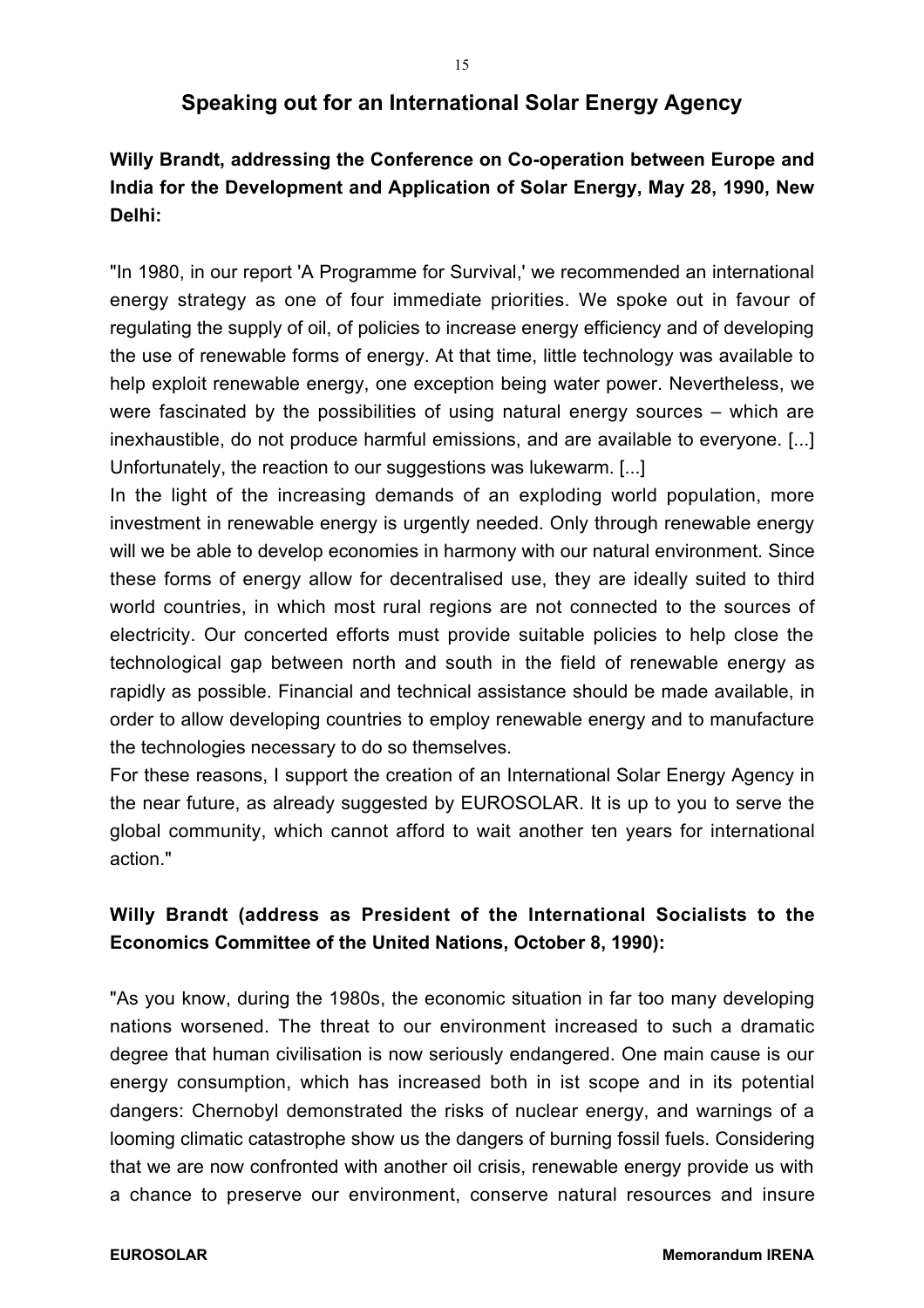responsible economic growth in every corner of the globe. The technical possibilities available today which allow us to exploit natural sources of energy are impressive, but political and financial support for research and development in the field of solar energy technology is still insufficient. [...] In addition to the national efforts undertaken by some governments and to the activities of organisations affiliated with the UN, we need an international institution responsible for the transfer of technology in the field of renewable energy. Such an International Solar Energy Agency has already been recommended by EUROSOLAR, an international solar energy organisation.

In the 1950s, when atomic energy was considered to be a potentially safe and emission-free source of energy, the International Atomic Energy Agency (IAEA) was founded. The agency was responsible for nuclear safety and the transfer of technology. What was true of nuclear energy then is even more important for solar energy today. Therefore, I am convinced that the recommendation made by EUROSOLAR should be considered by the Economics Committee of the United Nations."

# **Austrian Foreign Minister Alois Mock (ÖVP) in his address to the UN General Assembly, November 1991:**

"Many non-governmental organisations such as EUROSOLAR recommend addressing the problems in development and more efficient use of renewable energy on an institutional level within the framework of the United Nations.

The development and promotion of these new technologies has not received the necessary attention. In several countries, funding for research and development has been the victim of budget cuts. This is regrettable, and evidence of the lack of longterm planning.

I suggest that we finally heed the warnings made by science. It would force us to look for ways to allow governments to reconsider their respective energy policies in a spirit of co-operation and, above all, with regard for the serious threats to our environment."

# **Austrian Environmental Minister Fleming (ÖVP) in her address to the General Assembly of the IAEA in Vienna, September 9, 1990:**

"What we need now is an International Renewable Energy Agency."